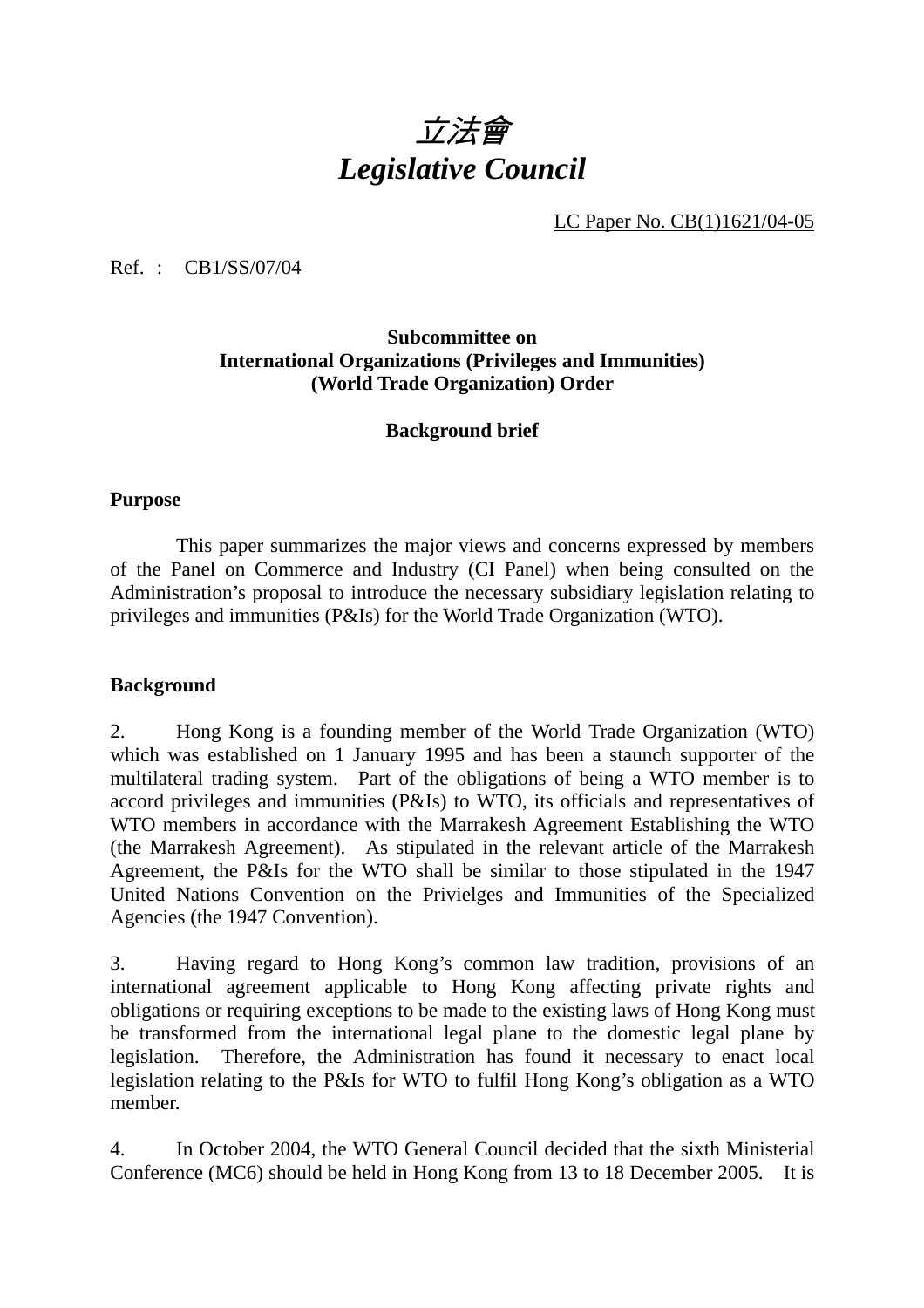therefore important that the necessary legislation is enacted before MC6 to ensure that the WTO, its officials and the representatives of WTO members can enjoy the relevant P&Is when they exercise their functions in Hong Kong for the purposes of participating in MC6. To this end, an Order has been made under section 3 of the International Organizations (Privileges and Immunities) Ordinance (Cap. 558) and gazetted on 6 May 2005. The Order is subject to negative vetting by the Legislative Council (LegCo).

# **Consultation with Panel**

5. The Panel on Commerce and Industry (CI Panel) was briefed on the Administration's proposal to enact subsidiary legislation to accord P&Is to the WTO, its officials and representatives of WTO members at its meetings on 15 February and 15 March 2005. The relevant extract of minutes of the meetings are at **Appendix I and II**.

6. The Marrakesh Agreement and the 1947 Convention have been issued to the Panel. The Panel noted that in accordance with the requirement of the Marrakesh Agreement and having regard to the common law tradition, the Administration would incorporate, with a few exceptions, the P&Is listed in the 1947 Convention, into the Order. In principle, members agreed with the need and urgency of the legislative exercise in the light of the forthcoming MC6. However, they had exchanged views with the Administration on the following concerns.

## Scope of P&Is

7. As the WTO did not have the status of a sovereign state, concern was raised as to whether the P&Is proposed to be granted were more favourable than the extra-territorial rights enjoyed by foreign consular or diplomatic representatives in Hong Kong. The Administration's advice was that the status of the Director-General of WTO was equivalent to that of a diplomat of a sovereign state and he was therefore entitled to the P&Is, exemptions and facilities enjoyed by diplomatic envoys in accordance with section 21 of the 1947 Convention. For other WTO officials and representatives of WTO members, they would only be accorded such P&Is as were necessary for their exercise of functions in connection with WTO.

8. As to whether the scope of the P&Is was too excessive, in particular with regard to exemption from criminal liability, some members considered that certain acts which attracted criminal sanction, such as speeding or reckless driving, should not be immune from legal action. The Administration's advice was that pursuant to section 22 of the 1947 Convention, the P&Is were not granted for personal benefit and WTO had the right and duty to waive such immunity when deemed necessary. It also considered it unlikely that certain criminal acts, which were in no way necessary for the exercise of WTO-related functions, could enjoy immunity from legal action.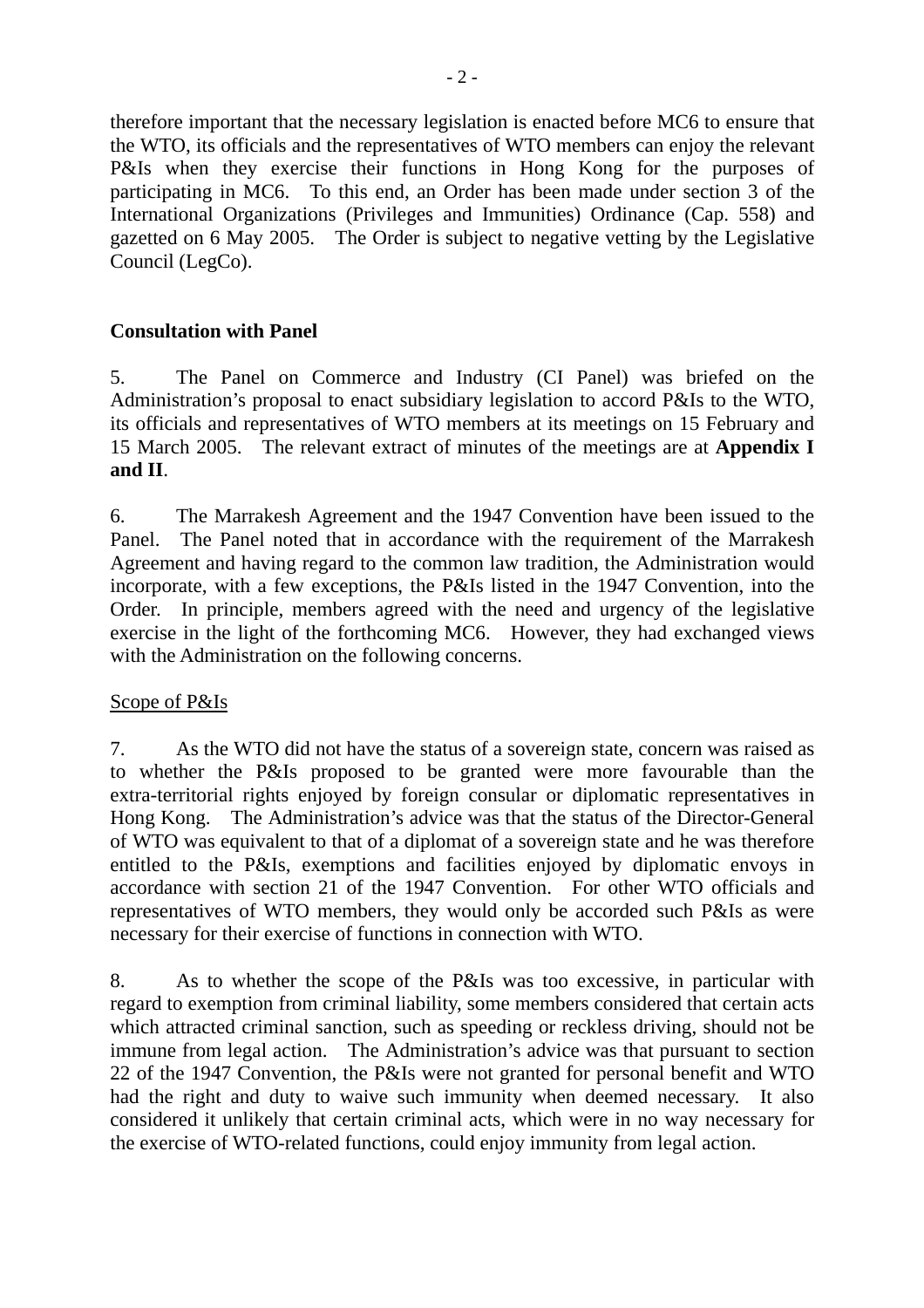9. On whether all the relevant provisions in the 1947 Convention should be included in the Order, the Administration advised that the P&Is to be provided would be consistent but not wider in scope than the relevant requirements in the Marrakesh Agreement and the 1947 Convention. Nevertheless, those provisions that could be accorded through administrative measures or existing local legislation would not be included.

# Granting and invoking P&Is

10. On some members' concern about disputes, if any, over the P&Is and the possibility of any abuse, the Administration highlighted that P&Is would be extended to WTO officials and representatives of its members to enable to perform their proper functions. They were not a blanket authority for not complying with the laws of the jurisdiction granting such P&Is. Members noted that according to a study carried out by the Department of Justice, there had not been any precedent international court case involving a trade-related international organization in dispute with the host government concerning its P&Is, nor had there been any such case dealt with by the International Court of Justice.

## Overseas practice

11. With regard to members' enquiry about how past MC hosts had accorded P&Is to WTO, the Administration pointed out due to the difference in legal systems, a direct comparison might not be possible. Nevertheless, members noted that Singapore and the United States had followed closely the 1947 Convention.

12. Regarding the arrangements in the Mainland, the Administration advised that following the Mainland's accession to the WTO, the relevant provisions of the 1947 Convention, including those relating to P&Is in respect of the WTO, would have taken effect directly within the Mainland.

# **Supplementary information provided by the Administration**

13. The Administration has not provided for the Panel's sight the draft text of the Order as requested by some members. However, it has provided a supplementary explanatory paper which sets out, inter alia, the articles/sections of the 1947 Convention that would be included in the Order. The paper (LC Paper No.  $CB(1)1069/04-05(03)$  was considered by the CI Panel at the meeting held on 15 March 2005 and can be browsed at the following link : http://www.legco.gov.hk/yr04-05/english/panels/ci/papers/ci0315cb1-1069-3e.pdf.

. Council Business Division 1 Legislative Council Secretariat 24 May 2005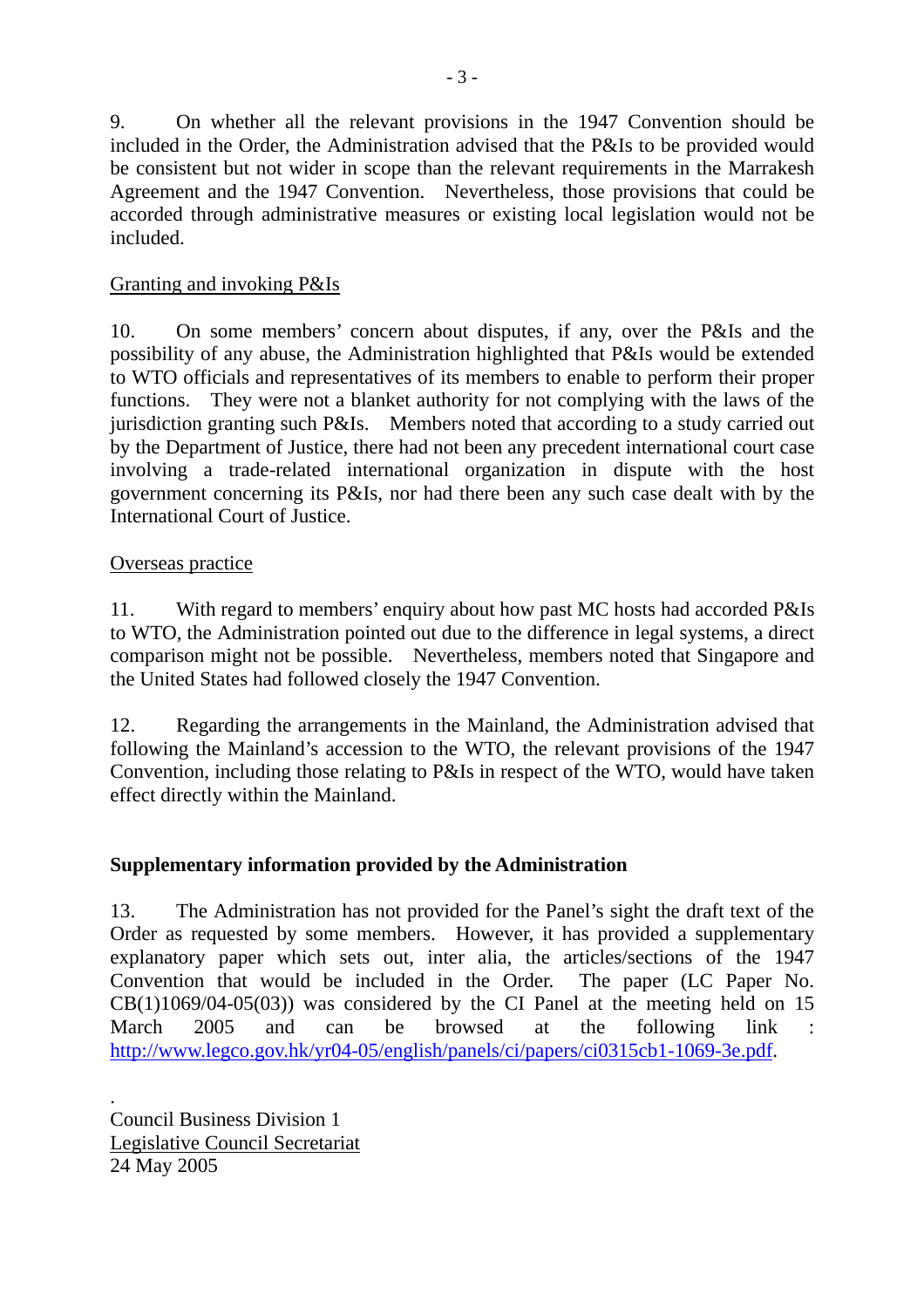**Appendix I Appendix I** 

# 立法會 *Legislative Council*

LC Paper No. CB(1)1071/04-05

(These minutes have been seen by the Administration)

Ref: CB1/PL/CI/1

# **Panel on Commerce and Industry**

# **Minutes of meeting held on Tuesday, 15 February 2005, at 2:30 pm in Conference Room A of the Legislative Council Building**

| <b>Members present :</b>            |                | Hon Mrs Sophie LEUNG LAU Yau-fun, SBS, JP (Chairman)<br>Hon WONG Ting-kwong, BBS (Deputy Chairman)<br>Hon CHAN Kam-lam, JP<br>Hon SIN Chung-kai, JP<br>Hon Vincent FANG Kang, JP<br>Hon Jeffrey LAM Kin-fung, SBS, JP<br>Hon Ronny TONG Ka-wah, SC |  |  |  |  |  |
|-------------------------------------|----------------|----------------------------------------------------------------------------------------------------------------------------------------------------------------------------------------------------------------------------------------------------|--|--|--|--|--|
| <b>Members attending:</b>           |                | Hon CHAN Yuen-han, JP<br>Hon WONG Kwok-hing, MH                                                                                                                                                                                                    |  |  |  |  |  |
| <b>Members absent</b>               | $\ddot{\cdot}$ | Dr Hon LUI Ming-wah, JP<br>Hon Andrew LEUNG Kwan-yuen, SBS, JP<br>Hon CHIM Pui-chung                                                                                                                                                               |  |  |  |  |  |
| <b>Public officers</b><br>attending | $\ddot{\cdot}$ | <b>Agenda Item IV</b><br>Mr Philip YUNG<br>Deputy Secretary for Commerce, Industry<br>and<br>Technology (Commerce and Industry) 1<br>Mr Clement LEUNG<br>Deputy Director-General of Trade and Industry                                             |  |  |  |  |  |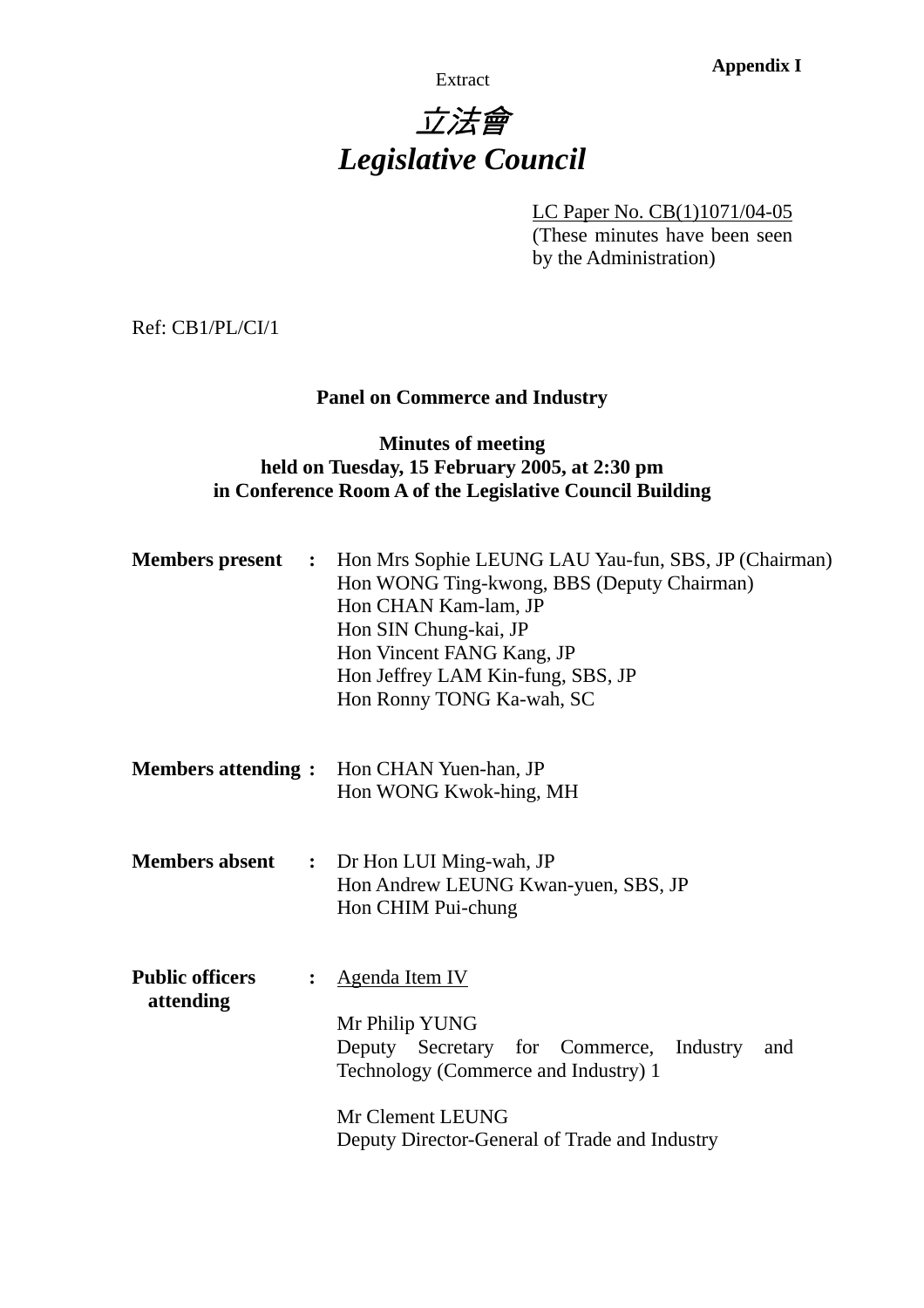Miss Elley MAO, JP Principal Economist Financial Secretary's Office

Mr K K CHAN Principal Trade Officer Commerce, Industry and Technology Bureau

Agenda Item V

Miss Mary CHOW Deputy Secretary for Commerce, Industry and Technology (Commerce and Industry) 2

Ms Priscilla TO Principal Assistant Secretary for Commerce, Industry and Technology (Commerce and Industry)

Mr Stephen SELBY, JP Director of Intellectual Property

Mr Frederick WONG Senior Solicitor (Copyright) Intellectual Property Department

Mr Y K TAM Senior Superintendent Intellectual Property Investigation Bureau Customs and Excise Department

Agenda Item VI

Mr Philip YUNG Deputy Secretary for Commerce, Industry & Technology (Commerce and Industry) 1

Ms Janet WONG Head, MC6 Co-ordination Office Trade and Industry Department

Mr Bill SUEN Commandant (Police Tactical Unit) Hong Kong Police Force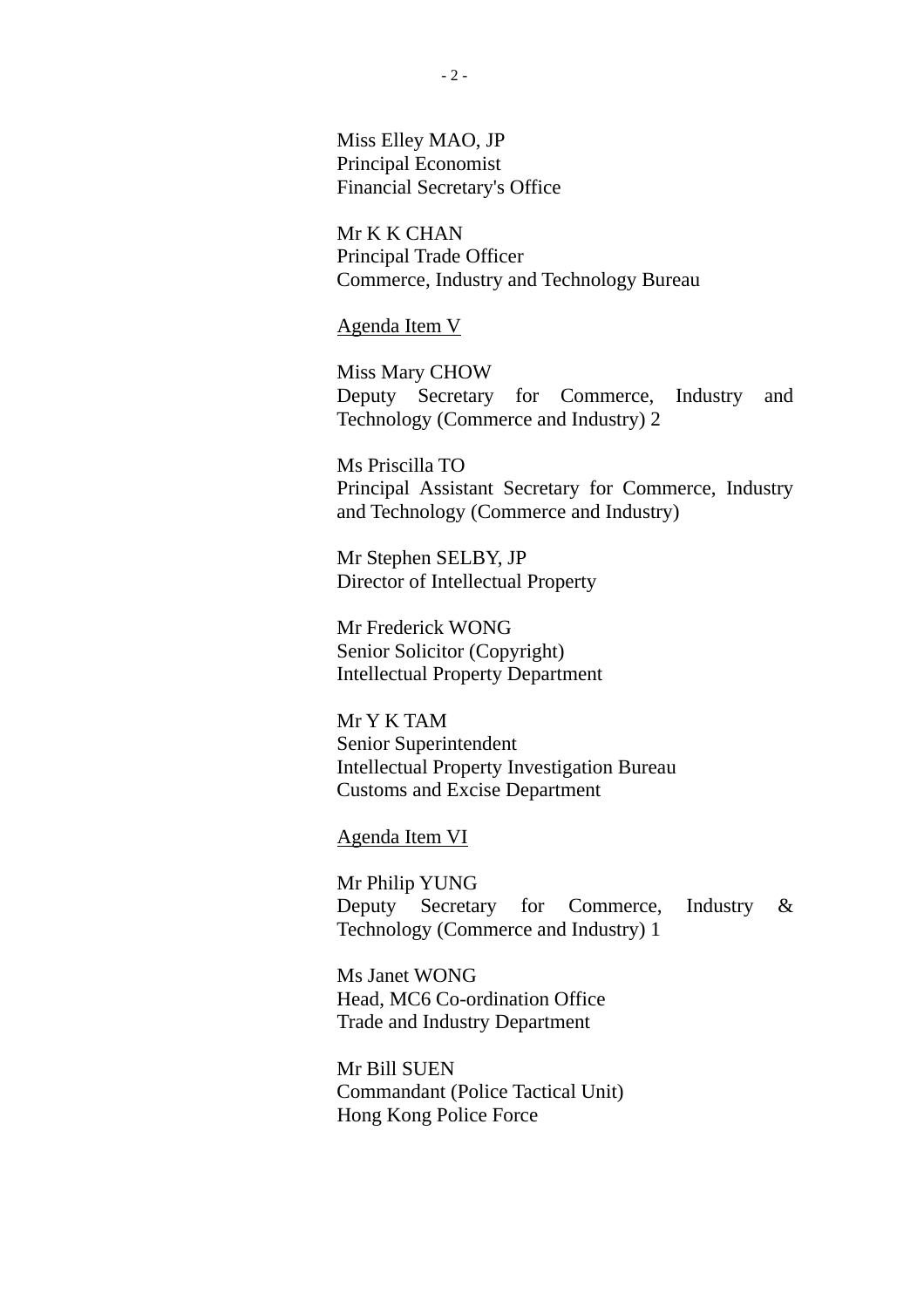|        |           |                                                                                                               | Law $)$ 2                                               | Mr Frank POON<br><b>Treaties and Law Unit</b><br><b>International Law Division</b><br>Department of Justice | Deputy Principal Government Counsel (Treaties and |  |   |  |  |  |
|--------|-----------|---------------------------------------------------------------------------------------------------------------|---------------------------------------------------------|-------------------------------------------------------------------------------------------------------------|---------------------------------------------------|--|---|--|--|--|
|        |           | <b>Clerk in attendance:</b>                                                                                   | <b>Miss Polly YEUNG</b><br>Chief Council Secretary (1)3 |                                                                                                             |                                                   |  |   |  |  |  |
|        |           | <b>Staff in attendance :</b>                                                                                  |                                                         | Miss Anita HO<br><b>Assistant Legal Adviser 2</b>                                                           |                                                   |  |   |  |  |  |
|        |           |                                                                                                               | Ms Debbie YAU<br>Senior Council Secretary (1)1          |                                                                                                             |                                                   |  |   |  |  |  |
|        |           |                                                                                                               |                                                         | <b>Ms Sharon CHAN</b><br>Legislative Assistant (1)6                                                         |                                                   |  |   |  |  |  |
| Action | X         | X                                                                                                             | X                                                       | X                                                                                                           | X                                                 |  | X |  |  |  |
|        | <b>VI</b> | Hosting of the Sixth Ministerial Conference of the World Trade<br>Organization                                |                                                         |                                                                                                             |                                                   |  |   |  |  |  |
|        | X         | X                                                                                                             | X                                                       | X                                                                                                           | X                                                 |  | X |  |  |  |
|        |           | (b) Proposed Subsidiary legislation relating to privileges and immunities<br>for the World Trade Organization |                                                         |                                                                                                             |                                                   |  |   |  |  |  |
|        |           | LC Paper No. $CB(1)861/04-05(08)$                                                                             |                                                         |                                                                                                             | -- Information paper provided by                  |  |   |  |  |  |

the Administration

49. At the invitation of the Chairman, **DSCIT(CI)1** briefed members on the proposed subsidiary legislation relating to the privileges and immunities (P&Is) for WTO under the International Organizations (Privileges and Immunities) Ordinance (IO(P&Is)O) (Cap 558). The subsidiary legislation would be named International Organizations (Privileges and Immunities) (World Trade Organization) Order (the WTO Order). He advised that part of the obligations of being a WTO member was to accord P&Is to WTO, its officials and representatives of its members in accordance with the Marrakesh Agreement Establishing the WTO (Marrakesh Agreement). As stipulated in Article VIII.4 of the Marrakesh Agreement, the P&Is of the WTO should be similar to those stipulated in the 1947 United Nations Convention on the P&Is for the Specialized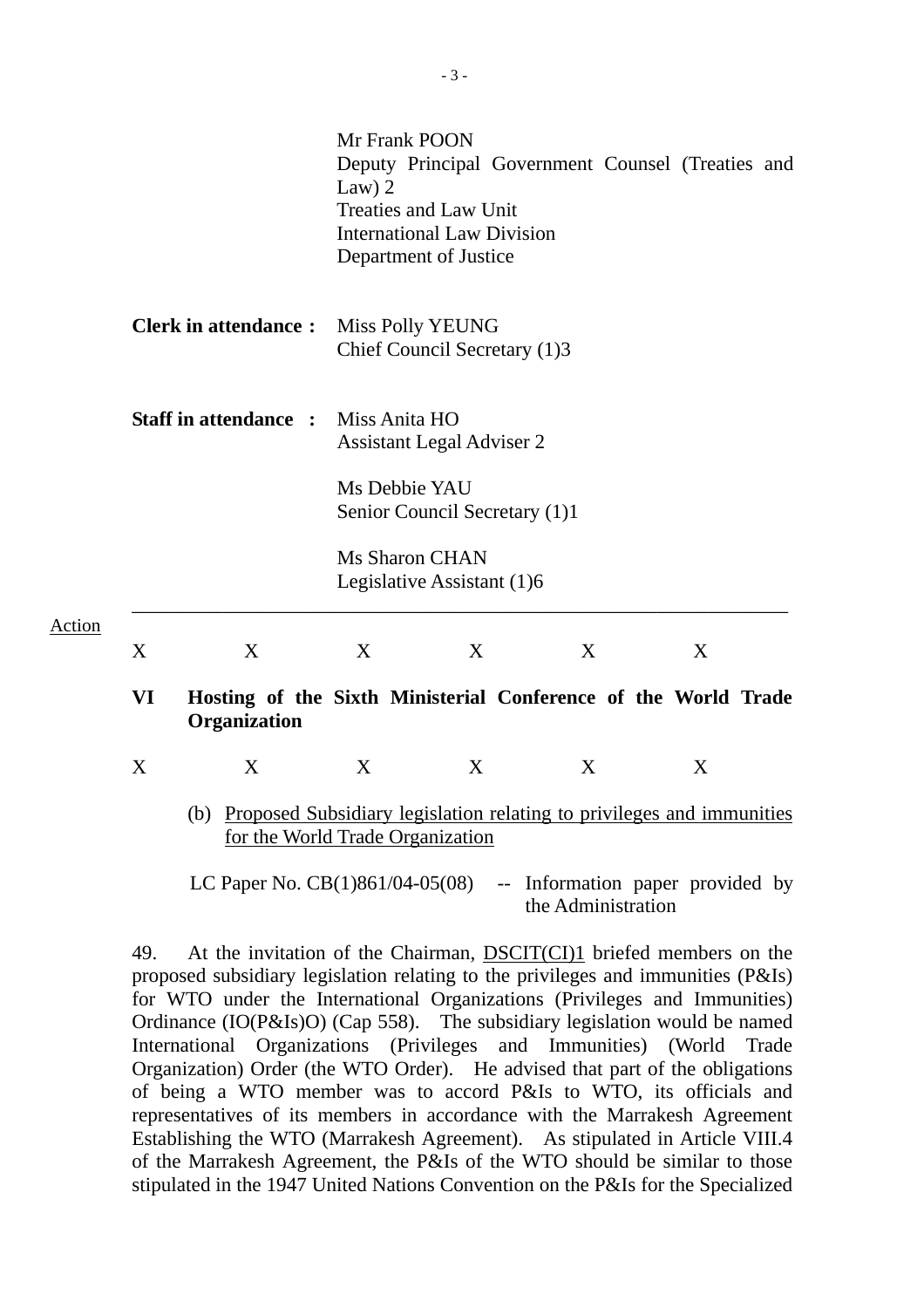Agencies (1947 Convention). DSCIT(CI)1 highlighted the need for the new legislation to be enacted before MC6 to ensure that officials and representatives of WTO members could enjoy the relevant P&Is when they exercised their functions in Hong Kong during their preparation for and participation in the MC6. Members noted that the Administration planned to introduce the WTO Order into the Council for negative vetting shortly, so that the legislative process could be completed within the 2004-05 legislative session.

#### Proposed scope of P&Is

50. Mr Ronny TONG pointed out that as WTO did not have the status of a sovereign state, it should not be entitled to the P&Is applicable to a sovereign state. He then referred to paragraph 3 (a) to (g) of the Administration's paper (CB(1)861/04-05(08)) and said that he did not have strong views against the proposed P&Is except those listed in paragraph 3(e) and (g). Mr TONG was gravely concerned whether the P&Is under paragraph 3(e) and (g) would include immunity from criminal liability. If this was the case, he considered that the scope of the P&Is might be too excessive vis-à-vis the extra-territorial rights enjoyed by foreign consular or diplomatic representatives in Hong Kong. He understood that although generally speaking, a diplomatic representative who had committed an offence might be immune from prosecution in the country where he was posted, he might need to face proceedings instituted against him in his home country.

51. The Deputy Principal Government Counsel (Treaties & Law) 2 (DPGC(T&L)2) advised that in accordance with relevant international requirements, the P&Is contemplated under paragraph 3(e) and (g) of the Administration's paper covered both civil and criminal liabilities. He further confirmed that while WTO did not have the status of a sovereign state, the status of the Director-General of WTO was equivalent to that of a diplomat of a sovereign state and the Director-General should therefore be accorded P&Is, exemptions and facilities enjoyed by diplomatic envoys. For WTO officials below the rank of Director-General and representatives of WTO members, they would only be accorded such P&Is as were necessary for their exercise of functions in connection with the WTO.

52. Mr Ronny TONG observed that under Article VIII.2 and 3 of the Marrakesh Agreement, the WTO, its officials and representatives of WTO members should be accorded by each of its members such P&Is as were necessary for the independent exercise of their functions in connection with the WTO. He was concerned that certain acts which attracted criminal sanctions, such as speeding or reckless driving, should not be immune from legal actions because he failed to see how such immunity, if accorded, could be regarded as "necessary" for the exercise of functions in connection with the WTO.

53. In response, DPGC(T&L)2 explained that P&Is must be conferred on international organizations in compliance with international requirements. The implementation of the P&Is for international organizations before 1 July 1997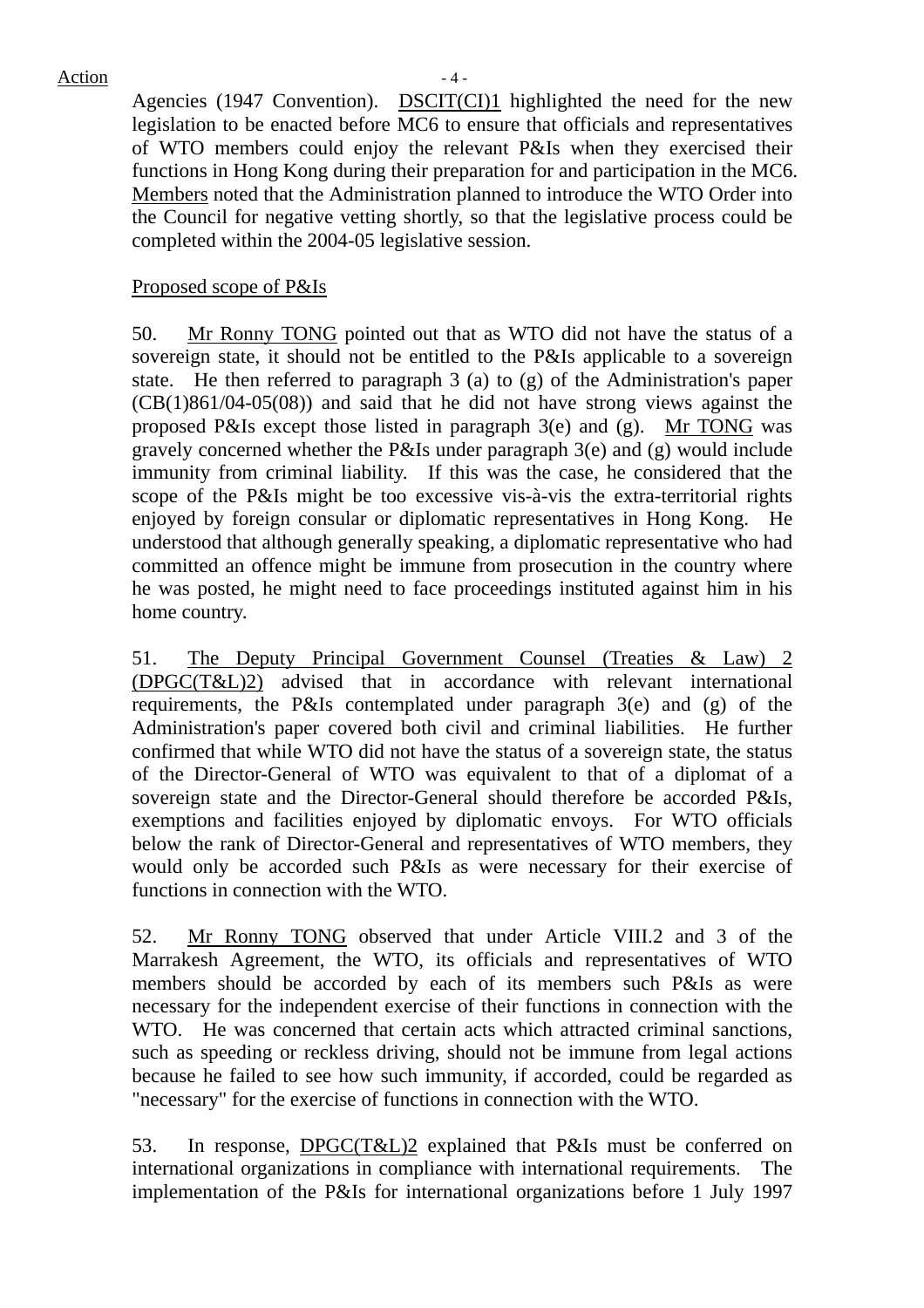Action  $-5$  -

were provided for by way of subsidiary legislation enacted under the International Organizations and Diplomatic Privileges Ordinance (Cap 190). After the handover, a new ordinance, IO(P&Is)O (Cap 558), was enacted to serve the purpose. In this case, the WTO Order would be made under IO(P&Is)O based on the requirements in the Marrakesh Agreement and the 1947 Convention. DPGC(T&L)2 pointed out that in enacting local legislation to give effect to its international obligation, Hong Kong could not seek to diminish or reduce the P&Is to which the relevant personnel were entitled under the Marrakesh Agreement and 1947 Convention. With regard to the examples of speeding and reckless driving, he said that it would be difficult to argue that such acts were performed in the exercise of the functions and duties of the WTO. He added that the chance of someone invoking the P&Is under the WTO order should be very small.

54. Mr Ronny TONG reiterated his concerns about the propriety of according immunities from legal process as currently proposed by the Administration. He also pointed out that in enacting domestic legislation to give effect to international obligations, it had not been an invariable practice that Hong Kong adopted the requirements in full. Mr TONG specifically referred to various International Human Rights Treaties which, on account of Hong Kong's circumstances, had not been implemented in full by local legislation. He urged the Administration to examine the provisions in the Marrakesh Agreement and 1947 Convention carefully and avoid replicating indiscriminately all the provisions into the WTO Order.

Admin Admin 55. Head, MCO and DPGC(T&L)2 undertook to take heed of the concerns in drafting the WTO Order and ensure that its scope would not be excessive. In this connection, the Chairman remarked that it would be most useful if the Administration would provide more information on similar past cases in which Hong Kong enacted local legislation to provide P&Is to international organizations and their representatives; as well as how other hosting countries had handled similar P&Is requirements for past MCs. Head, MCO agreed to consider the matter in consultation with the Director of Administration and try to provide the necessary information to address members' concerns.

> 56. Referring to paragraph 3(a) to (g) of the Administration's paper, Mr SIN Chung-kai asked whether the P&Is were proposed at the Administration's initiative or at the request of WTO. He remarked that according to his understanding, other international bodies such as the International Telecommunication Union did not seem to enjoy such a wide scope of P&Is. He noted that section 19(a) under Article VI of the 1947 Convention (Annex II of CB(1)861/04-05(08)) was broadly comparable to the immunity proposed under paragraph  $3(g)$ . However, he sought information on the provision(s) in the 1947 Convention on which paragraph 3(e) was modelled.

57. In reply, DPGC(T&L)2 clarified that paragraph 3(a) to (g) of the Administration's paper had set out in general terms the proposed P&Is for WTO having regard to the relevant sections in the 1947 Convention. Paragraph 3 (a)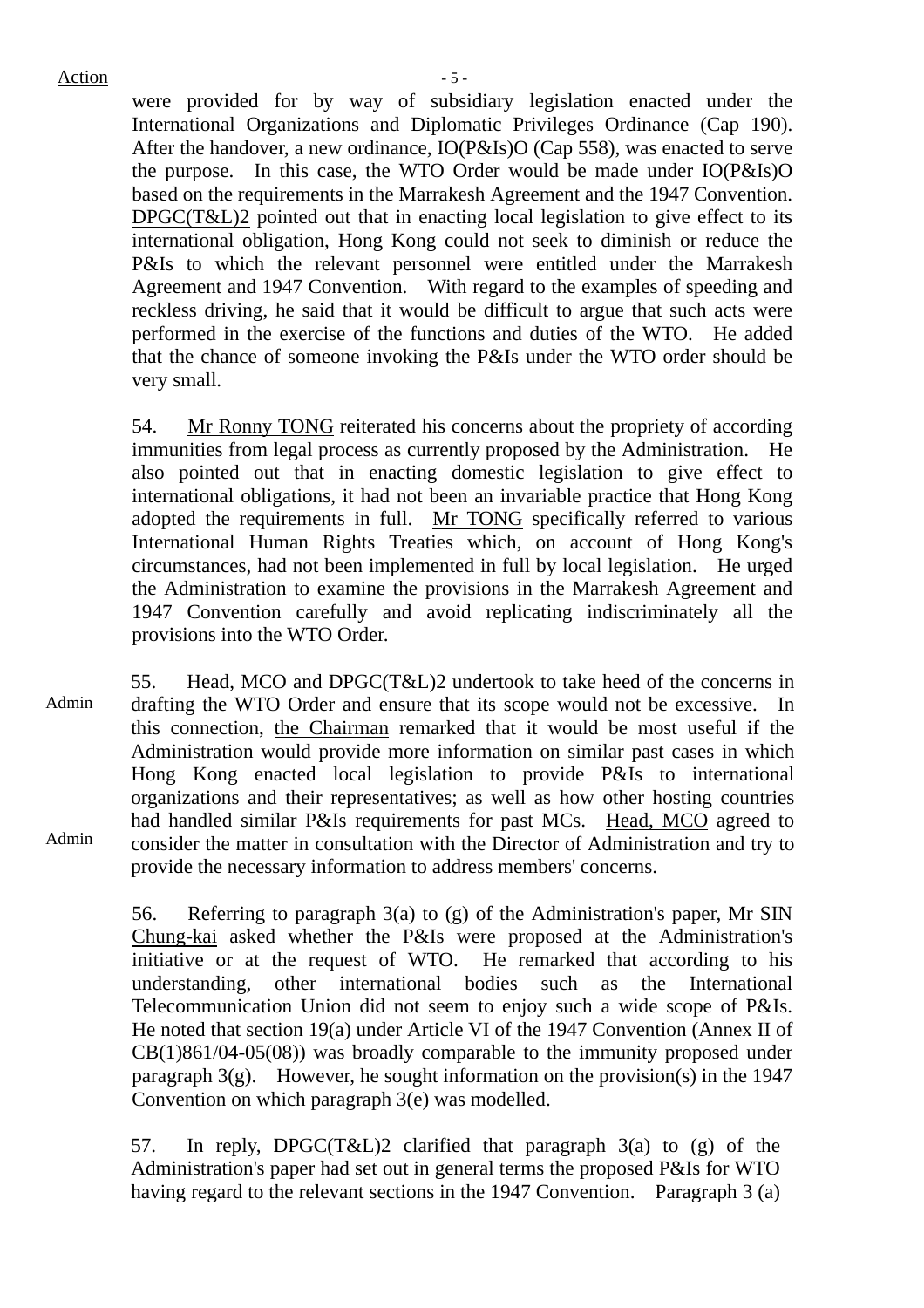Action  $-6$  -

Admin to (g) were not intended to represent the specific language which would be used in the proposed legislation. Nevertheless, he assured members that their concerns would be taken into account when drafting the WTO Order and that the P&Is provided therein would be consistent with but not wider in scope than the relevant requirements in the Marrakesh Agreement and the 1947 Convention. He added that the Administration would not include those P&Is which could be accorded through administrative measures or the existing laws of Hong Kong. Moreover, the P&Is to be conferred on each category of personnel would be clearly specified in the proposed subsidiary legislation.

#### Legislative process

58. To address members' concerns about the scope of the proposed subsidiary legislation, Mr Ronny TONG asked whether the Administration could provide the draft of the WTO Order for the Panel's consideration. Mr SIN Chung-kai agreed that given the tight timeframe for negative vetting, the Panel's comments on the draft WTO Order before its formal gazettal might help resolve some of the difficulties and facilitate scrutiny of the subsidiary legislation after it had been introduced into the Council.

Admin Admin 59. In response, DSCIT(CI)1 assured members that their views and concerns on the proposed scope of P&Is would be seriously considered and addressed during the drafting process. The Administration undertook to consider the Panel's request to provide the draft of the WTO Order and where necessary, to communicate further with members. Head, MCO said that the Administration would attempt to provide further information on past cases and overseas practices as suggested by the Chairman earlier on.

Admin Admin 60. In conclusion, the Chairman said that the Panel agreed that it was necessary to enact subsidiary legislation to provide P&Is for the WTO in connection with Hong Kong's hosting of MC6. She also advised that to facilitate future scrutiny of the WTO Order, the Administration should seriously consider members' request to be provided with the draft of the WTO Order for perusal prior to gazettal. The Chairman suggested and members agreed that if necessary, the Panel would consider the matter at the next meeting scheduled to be held on 15 March 2005.

 $X$  X  $X$  X  $X$  X X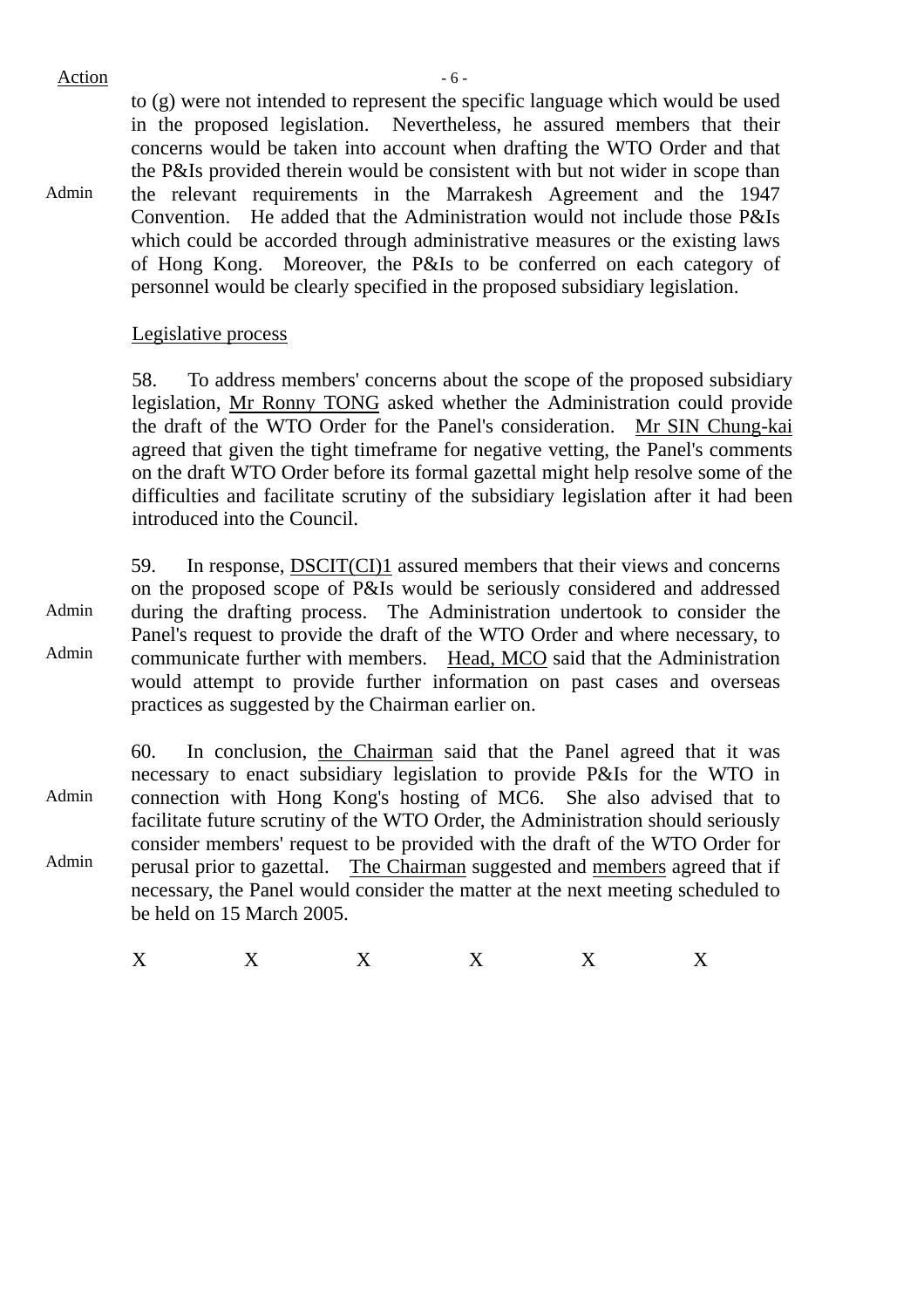Extract **Appendix II** 

# 立法會 *Legislative Council*

LC Paper No. CB(1)1257/04-05

(These minutes have been seen by the Administration)

Ref: CB1/PL/CI/1

# **Panel on Commerce and Industry**

## **Minutes of meeting held on Tuesday, 15 March 2005, at 2:30 pm in Conference Room A of the Legislative Council Building**

| <b>Members</b> present              | $\mathbb{R}^n$ | Hon Mrs Sophie LEUNG LAU Yau-fun, SBS, JP (Chairman)<br>Dr Hon LUI Ming-wah, JP<br>Hon CHAN Kam-lam, JP<br>Hon SIN Chung-kai, JP<br>Hon Vincent FANG Kang, JP<br>Hon Jeffrey LAM Kin-fung, SBS, JP<br>Hon Andrew LEUNG Kwan-yuen, SBS, JP<br>Hon CHIM Pui-chung                                                                                                  |
|-------------------------------------|----------------|------------------------------------------------------------------------------------------------------------------------------------------------------------------------------------------------------------------------------------------------------------------------------------------------------------------------------------------------------------------|
| <b>Members absent</b>               | $\ddot{\cdot}$ | Hon WONG Ting-kwong, BBS (Deputy Chairman)<br>Hon Ronny TONG Ka-wah, SC                                                                                                                                                                                                                                                                                          |
| <b>Public officers</b><br>attending | $\ddot{\cdot}$ | <b>Agenda Item IV</b><br>Mr Philip YUNG<br>Deputy Secretary for Commerce, Industry<br>and<br>Technology (Commerce & Industry) 1<br>Ms Janet WONG<br>Head<br>MC6 Co-ordination Office<br><b>Trade and Industry Department</b><br>Ms Patricia LUI<br>General Manager (Liaison & Co-ordination)<br>MC6 Co-ordination Office<br><b>Trade and Industry Department</b> |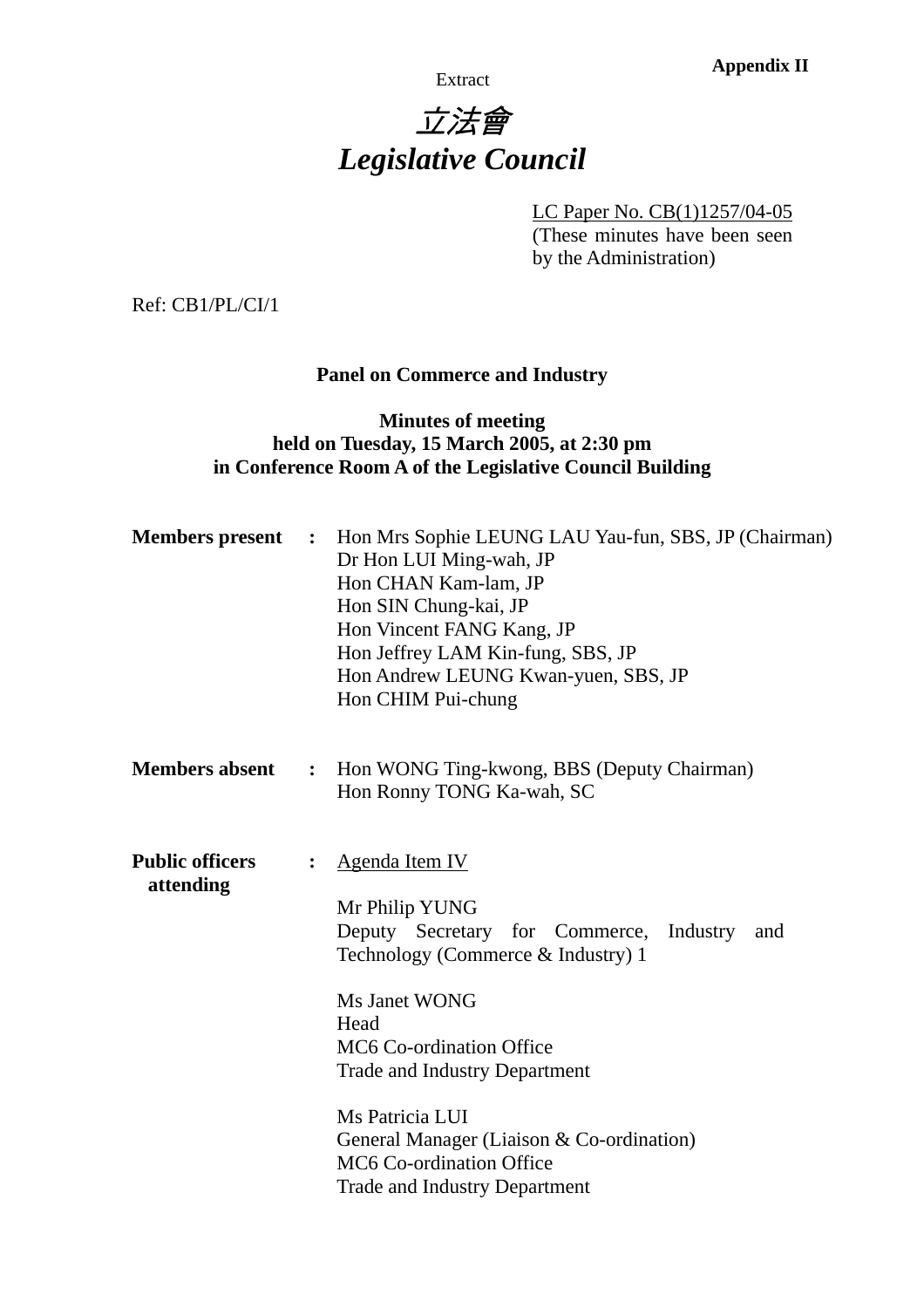|                                                                           |                                                                                                                                                                             |                                                                                                                         | $-2-$            |                             |                                                                                                 |    |         |          |
|---------------------------------------------------------------------------|-----------------------------------------------------------------------------------------------------------------------------------------------------------------------------|-------------------------------------------------------------------------------------------------------------------------|------------------|-----------------------------|-------------------------------------------------------------------------------------------------|----|---------|----------|
|                                                                           |                                                                                                                                                                             | Mr Frank POON<br>Law) $2$<br><b>Treaties and Law Unit</b><br><b>International Law Division</b><br>Department of Justice |                  |                             | Deputy Principal Government Counsel (Treaties &                                                 |    |         |          |
| <b>Clerk in attendance:</b><br><b>Staff in attendance : Miss Anita HO</b> |                                                                                                                                                                             | Ms Debbie YAU<br>Senior Council Secretary (1)1<br><b>Assistant Legal Adviser 2</b>                                      |                  |                             |                                                                                                 |    |         |          |
|                                                                           |                                                                                                                                                                             |                                                                                                                         |                  |                             |                                                                                                 |    |         |          |
| X<br>$\mathbf{IV}$                                                        | X                                                                                                                                                                           | X                                                                                                                       | $\boldsymbol{X}$ |                             | X                                                                                               |    | X       |          |
|                                                                           | Hosting of the Sixth Ministerial Conference of the World Trade<br>Organization (WTO) - Proposed subsidiary legislation relating to<br>privileges and immunities for the WTO |                                                                                                                         |                  |                             |                                                                                                 |    |         |          |
|                                                                           | LC Paper No. $CB(1)1069/04-05(03)$                                                                                                                                          |                                                                                                                         |                  | $\rightarrow$ $\rightarrow$ | Information paper provided<br>by the Administration                                             |    |         |          |
|                                                                           | LC Paper No. $CB(1)861/04-05(08)$                                                                                                                                           |                                                                                                                         |                  |                             | -- Information paper provided<br>by the Administration for<br>discussion on 15 February<br>2005 |    |         |          |
|                                                                           | LC Paper No. CB(1)1069/04-05(04)                                                                                                                                            |                                                                                                                         |                  |                             | Extract<br>meeting of the Panel<br>Commerce and Industry held<br>on 15 February 2005            | of | minutes | of<br>on |

4. Members noted that the subject had been discussed at the last Panel meeting held on 15 February 2005. At the invitation of the Chairman, the Deputy Secretary for Commerce, Industry and Technology (Commerce and Industry) (DSCIT(CI)) briefed members on the Administration's paper  $\overline{\text{ (CB(1)1069/04-05(03))}}$  providing further information on the proposed subsidiary legislation relating to privileges and immunities (P&Is) for the World Trade Organization (WTO). DSCIT(CI) recapped that the relevant P&Is must be enacted in time for Hong Kong to fulfill its international obligations in hosting the Sixth Ministerial Conference (MC6) of the WTO. He explained that the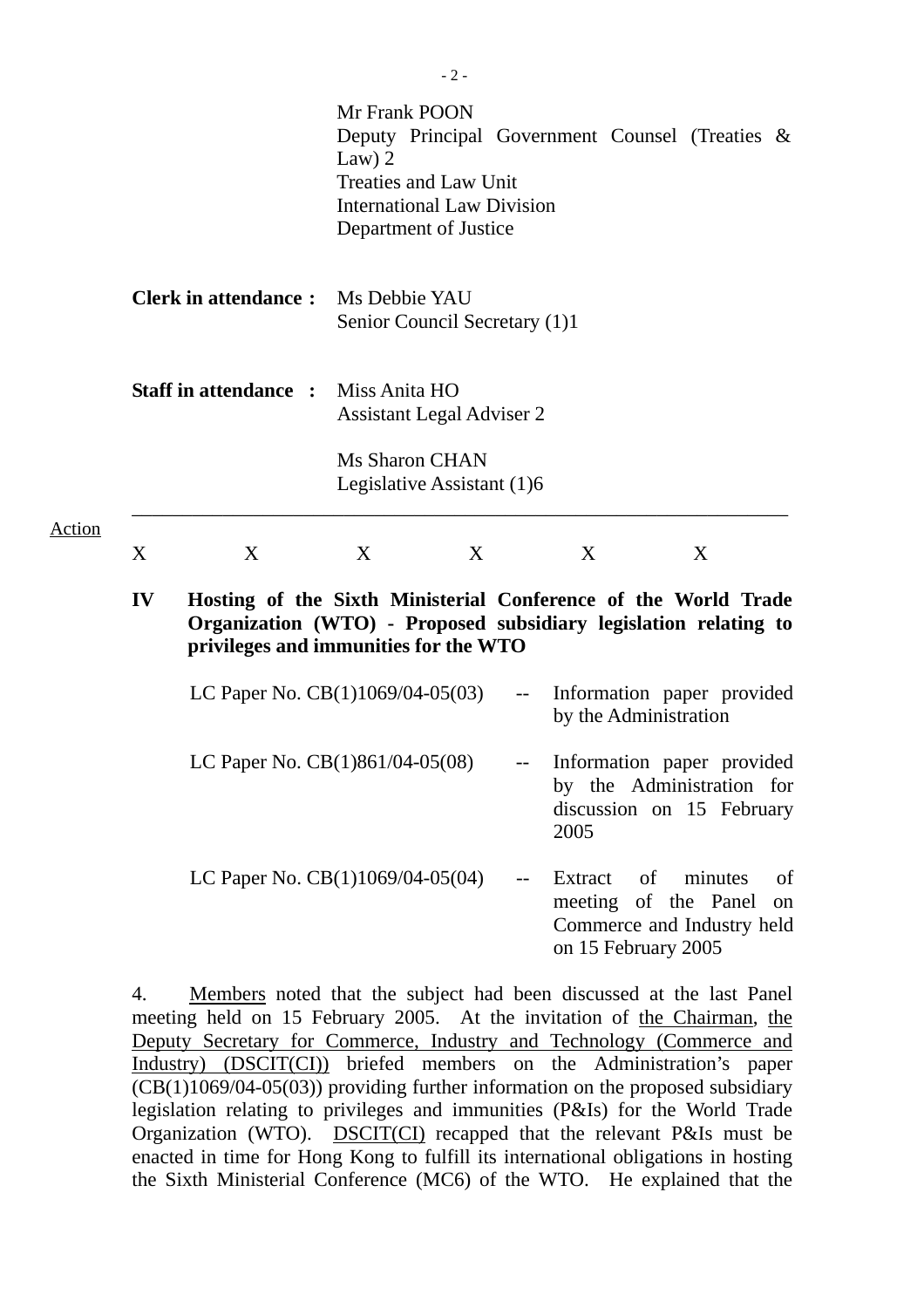Action  $-3$  -

P&Is granted to International Organizations (IOs) served to enable the IO personnel or the representatives of its members to carry out their functions without undue impediments and interferences and that the P&Is would not be conferred for their personal benefit. DSCIT(CI) further said that the P&Is provided for the WTO , its officials and representatives of its members should be at the level of P&Is granted under the 1947 United Nations Convention on the Privileges and Immunities for the Specialized Agencies (1947 Convention). Members noted that the Administration had prepared a table (Annex III to CB(1)1069/04-05(03)) setting out all the articles/sections of the 1947 Convention and highlighting the ones which were intended to be included in the proposed subsidiary legislation to be named International Organizations (Privileges and Immunities) (World Trade Organization) Order (WTO Order).

5. In this connection, Mr SIN Chung-kai said that Members of the Democratic Party supported in principle the proposed WTO Order as described in LC Paper No. CB(1)1069/04-05(03).

### Granting and invoking P&Is

6. Expressing his support for the formulation and enactment of the necessary subsidiary legislation, Mr Jeffrey LAM agreed that there was urgency in this legislative exercise to ensure that the WTO, its officials and the representatives of WTO members could enjoy the relevant P&Is when they exercised their functions in Hong Kong in connection with MC6. He also considered that as every member of the IO was obliged to confer P&Is to each other with reference to the same statute/international agreement, members would in fact adopt the same standards of treatment towards each other. It was therefore important that Hong Kong should also fulfil its international obligations. Mr LAM sought information on precedent cases, if any, of foreign representatives and officials of IO concerned having committed unlawful acts at the place where P&Is had been conferred on them, and how such cases had been resolved.

7. In response, the Head, MC6 Co-ordination Office of Trade and Industry Department (Head, MCO) explained that P&Is were extended to WTO officials and representatives of its members to enable them to perform their proper functions efficiently. However, the relevant P&Is were not a blanket authority for those concerned to disregard the law or lawful directions in the jurisdiction granting such P&Is. In fact, immunity of foreign representatives might be waived with the express consent of the IO in question. Moreover, there were usually safeguards built into the statutes/international agreements to prevent abuses of P&Is. Head, MCO assured members that under section 22 of the 1947 Convention, the P&Is were not granted for personal benefit and the WTO had the right and duty to waive such immunity when deemed necessary. She advised that as understood from the research of the Department of Justice, the United Nations (UN) had in the past respected this principle and would waive the immunities conferred upon UN Specialized Agencies under the 1947 Convention if it deemed such waivers to be necessary.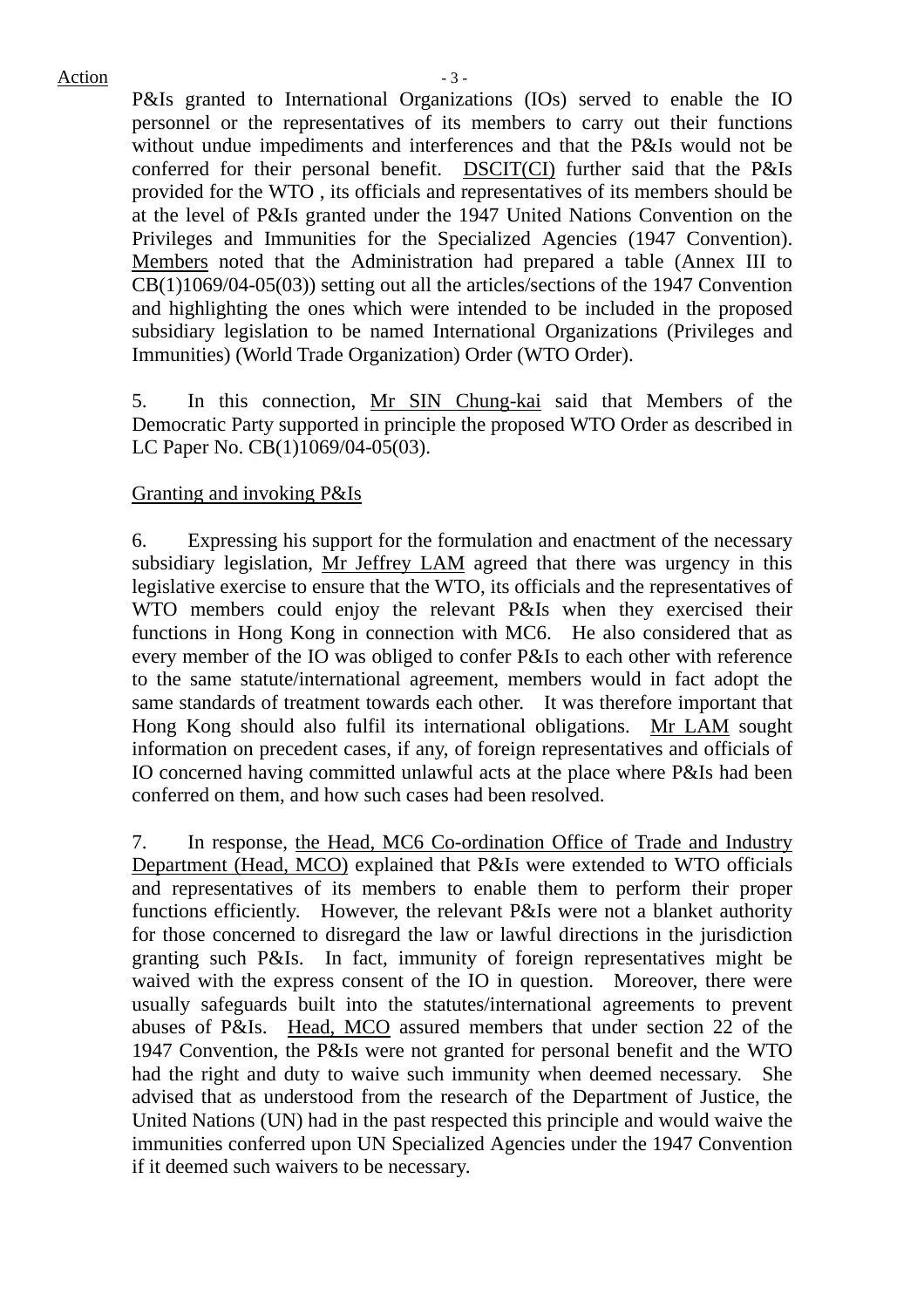$Action - 4 -$ 

8. The Deputy Principal Government Counsel (Treaties & Law) 2 (DPGC(T&L)2) supplemented that, according to a study carried out by the Department of Justice, there had not been any precedent international court case involving a trade-related IO in dispute with the host government concerning its P&Is, nor had there been any such case dealt with by the International Court of Justice. According to the findings of the study, agencies of the UN, such as the United Nations Peacekeeping Force, which carried out missions in different places, would also resort to resolving disputes relating to P&Is through bilateral negotiations rather than by relying completely on invoking their P&Is in order to avoid any possible impact on the rule of law or the private rights in the jurisdiction concerned.

### Overseas arrangements

9. Mr CHAN Kam-lam agreed that it was necessary to enact the proposed WTO Order. He enquired how other jurisdictions, such as the Mainland, had fulfilled international obligations to confer P&Is on IO personnel and its members. He also sought information as to how Hong Kong had handled similar P&Is requirements for past international conferences or events involving IOs.

10. Referring to P&Is conferred by the hosts of the past five MCs, Head, MCO pointed out that due to the difference in the legal systems of the host countries, it was not feasible to make a direct comparison of the relevant legislation enacted to provide P&Is for WTO. Among the five countries which had hosted MCs, three were non-English speaking countries and their legislation was in foreign languages. The Administration had not proceeded to arrange translation for the legislation because of time constraint. For the other two MC host countries, Singapore had apparently followed closely the 1947 Convention in implementing the P&Is. The United States (US) had also provided P&Is for the WTO, its officials and the representatives of its members following closely the 1947 Convention with necessary clarifications and adaptations in relation to subjects such as taxation.

11. Regarding the arrangements in the Mainland, DPGC(T&L)2 advised that unlike the common law tradition in Hong Kong which required the enactment of local legislation to transform requirements on P&Is from the international legal plane to the domestic legal plane, the Mainland handled the P&Is requirements for WTO in a different way. Following the Mainland's accession to the WTO, the relevant provisions of the 1947 Convention, including those relating to P&Is in respect of the WTO, would have taken effect directly within the Mainland. As such, so far as he was aware, no domestic legislation had been enacted in the Mainland to specifically confer P&Is upon the WTO.

12. Regarding the P&Is for WTO vis-à-vis those for other IOs previously implemented in Hong Kong, Head, MCO recapped that P&Is for IOs before the enactment of the International Organizations (Privileges and Immunities) Ordinance (IO(P&Is)O) (Cap 558) were provided for by way of subsidiary